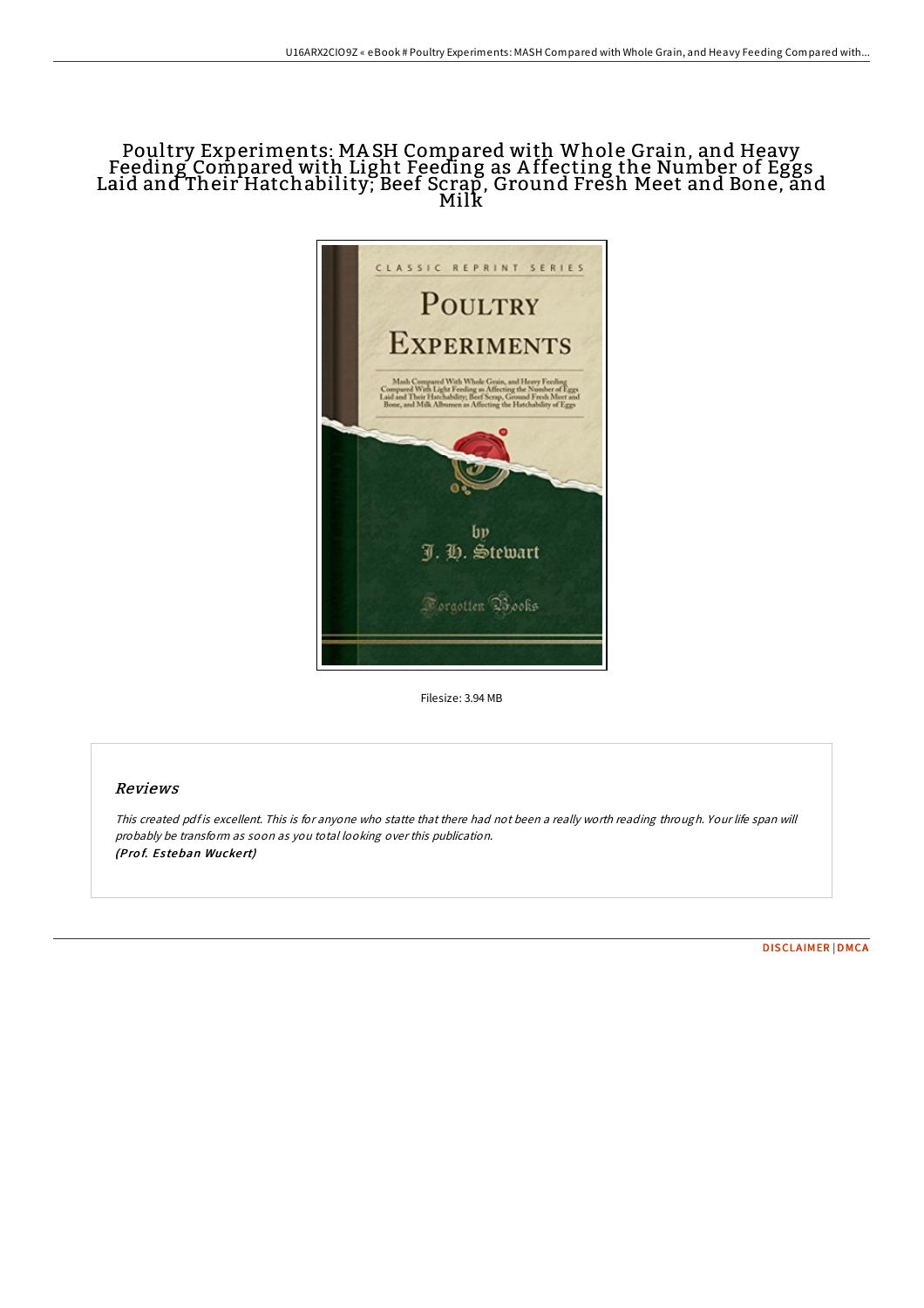## POULTRY EXPERIMENTS: MASH COMPARED WITH WHOLE GRAIN, AND HEAVY FEEDING COMPARED WITH LIGHT FEEDING AS AFFECTING THE NUMBER OF EGGS LAID AND THEIR HATCHABILITY; BEEF SCRAP, GROUND FRESH MEET AND BONE, AND MILK



Forgotten Books, United States, 2018. Paperback. Condition: New. Language: English . Brand New Book \*\*\*\*\* Print on Demand \*\*\*\*\*. Excerpt from Poultry Experiments: Mash Compared With Whole Grain, and Heavy Feeding Compared With Light Feeding as Affecting the Number of Eggs Laid and Their Hatchability; Beef Scrap, Ground Fresh Meet and Bone, and Milk Albumen as Affecting the Hatchability of Eggs During the winter Of 1901 and 1902 a comparison was made Of beef scrap, ground fresh meat and bone, and milk albumen as sources of protein for laying hens. This experiment has been described in Bulletin 83 to which reference is made for further details. About the Publisher Forgotten Books publishes hundreds of thousands of rare and classic books. Find more at This book is a reproduction of an important historical work. Forgotten Books uses state-of-the-art technology to digitally reconstruct the work, preserving the original format whilst repairing imperfections present in the aged copy. In rare cases, an imperfection in the original, such as a blemish or missing page, may be replicated in our edition. We do, however, repair the vast majority of imperfections successfully; any imperfections that remain are intentionally left to preserve the state of such historical works.

 $\mathbf{r}$ Read Poultry Experiments: MASH Compared with Whole Grain, and Heavy Feeding Compared with Light Feeding as Affecting the Number of Eggs Laid and Their [Hatchability;](http://almighty24.tech/poultry-experiments-mash-compared-with-whole-gra.html) Beef Scrap, Ground Fresh Meet and Bone, and Milk Online

<sup>回</sup> Download PDF Poultry Experiments: MASH Compared with Whole Grain, and Heavy Feeding Compared with Light Feeding as Affecting the Number of Eggs Laid and Their [Hatchability;](http://almighty24.tech/poultry-experiments-mash-compared-with-whole-gra.html) Beef Scrap, Ground Fresh Meet and Bone, and Milk